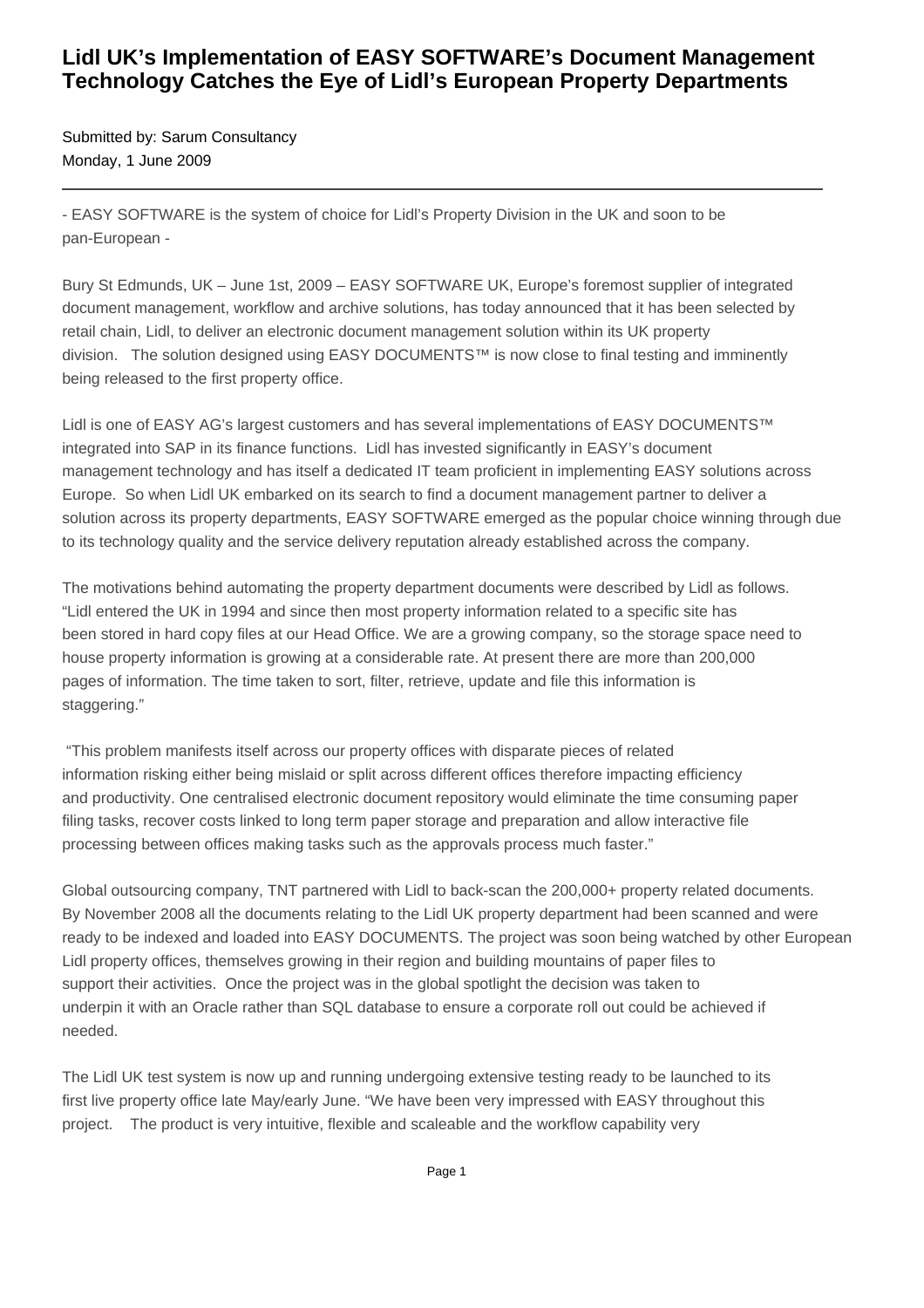comprehensive and versatile. We are looking forward to a successful UK roll-out and then potentially mirroring that capability across other European property offices."

Tony Cheung is EASY UK's operations director and has been closely involved in overseeing the Lidl project. "Lidl is a major client for EASY Germany and now the UK too and we are delighted that we have earned our way, through positive endorsements, to developing this important document management solution for Lidl's property portfolio. Our product scaleability, flexibility and quality engineering pays dividends with an organisation like Lidl and in these difficult economic times it is increasingly becoming the system of choice for organisations of all sizes and disciplines who dare not risk their reputation or future on low cost, low functionality systems. We are looking forward to supporting the project as it goes UK wide and if need be internationally. "

EASY SOFTWARE will present at the AIIM Roadshow on June 5th. To find out more about the roadshow and how to attend, please visit www.aiimroadshow.org.uk.

### About Lidl

The first Lidl stores were opened in 1973 and by the 1980s Lidl was a household name throughout Germany. During the 1990s Lidl started to open stores outside Germany and today Lidl stores can be found in nearly every country in Europe. Lidl is now well established as a major European food retailer.

Lidl established itself in the UK in 1994. More information can be found at www.lidl.co.uk

## About EASY SOFTWARE UK

EASY SOFTWARE, which was founded in 1990 and is listed on the Frankfurt Stock Exchange, is Europe's foremost provider of integrated document management technologies with more than 9,500 customers worldwide. Global and local companies rely on EASY's comprehensive suite of scaleable document technologies to automate their businesses, improve productivity and efficiency and to meet increasing regulatory requirements.

EASY SOFTWARE is a Microsoft Gold Partner and the second largest provider of SAP archiving solutions worldwide. EASY promotes it extensive suite of document management solutions both directly and indirectly through a network of 200+ global sales partners. More than 100 software development companies have created interfaces to EASY ENTERPRISE™, the company's flagship solution.

EASY AG is headquartered in Mülheim a.d. Ruhr, with further offices and subsidiaries throughout Germany, Austria, the USA, Singapore and the UK. More information on EASY SOFTWARE UK can be found at http://www.easysoftware.co.uk

### PR Contact:

Carina Birt, Sarum PR for EASY SOFTWARE carina@sarumconsultancy.co.uk